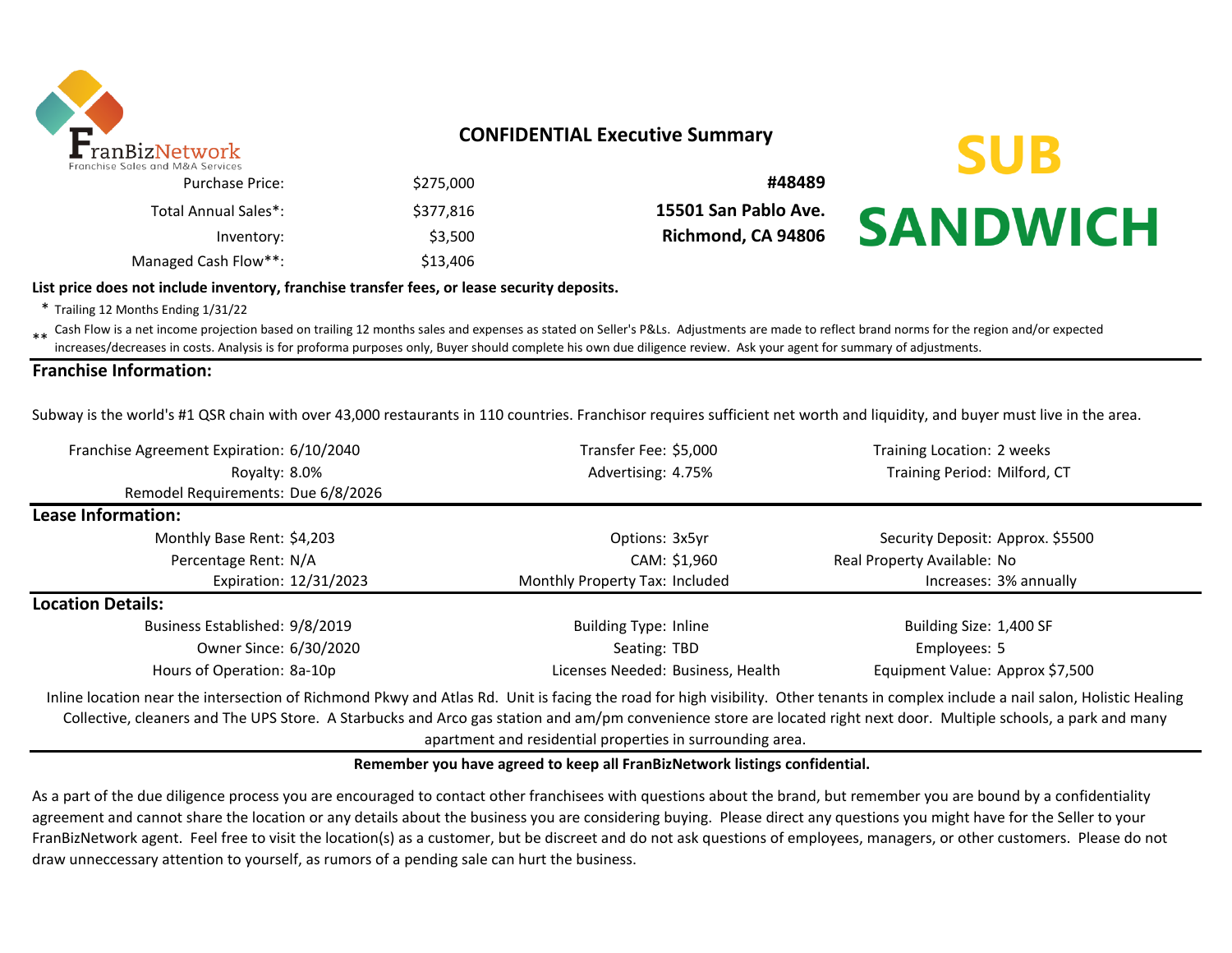

# **SUB SANDWICH**

#### **MONTHLY SALES**

| #48489  |            |            |            |          |            |          |             |            |            |           |            |            |              |
|---------|------------|------------|------------|----------|------------|----------|-------------|------------|------------|-----------|------------|------------|--------------|
|         | <b>Jan</b> | <b>Feb</b> | <b>Mar</b> | Apr      | <b>May</b> | June     | <b>July</b> | <b>Aug</b> | <b>Sep</b> | Oct       | <b>Nov</b> | <b>Dec</b> | <b>TOTAL</b> |
| 2019    | \$12,954   | \$12,952   | \$15,062   | \$12,711 | \$0        | \$20,576 | \$32,098    | \$32,364   | \$32,323   | \$34,339  | \$30,699   | \$23,857   | \$259,934    |
| 2020    | \$21,310   | \$0        | \$0        | \$0      | \$0        | \$0      | \$12,267    | \$24,091   | \$26,430   | \$32,794  | \$29,070   | \$26,554   | \$172,516    |
| $5 +/-$ | \$8,357    |            |            |          |            |          | ( \$19,831) | (58, 273)  | ( \$5,893) | (51, 546) | (51,629)   | \$2,697    | (526, 117)   |
| $% +/-$ | 65%        |            |            |          |            |          | $-62%$      | $-26%$     | $-18%$     | $-5%$     | -5%        | 11%        | $-13%$       |
|         |            |            |            |          |            |          |             |            |            |           |            |            |              |
| 2020    | \$21,310   | \$0        | \$0        | \$0      | \$0        | \$0      | \$12,267    | \$24,091   | \$26,430   | \$32,794  | \$29,070   | \$26,554   | \$172,516    |
| 2021    | \$29,751   | \$24,952   | \$31,616   | \$32,893 | \$34,344   | \$33,536 | \$32,417    | \$33,139   | \$32,460   | \$32,515  | \$33,056   | \$28,662   | \$379,339    |
| $5 +/-$ | \$8,441    | \$24,952   | \$31,616   | \$32,893 | \$34,344   | \$33,536 | \$20,150    | \$9,048    | \$6,030    | (5279)    | \$3,986    | \$2,108    | \$206,823    |
| $% +/-$ | 40%        |            |            |          |            |          | 164%        | 38%        | 23%        | $-1%$     | 14%        | 8%         | 120%         |
|         |            |            |            |          |            |          |             |            |            |           |            |            |              |
| 2021    | \$29,751   | \$24,952   | \$31,616   | \$32,893 | \$34,344   | \$33,536 | \$32,417    | \$33,139   | \$32,460   | \$32,515  | \$33,056   | \$28,662   | \$379,339    |
| 2022    | \$28,228   | \$0        | \$0        | \$0      | \$0        | \$0      | \$0         | \$0        | \$0        | \$0       | \$0        | \$0        | \$28,228     |
| $5 +/-$ | (51,523)   |            |            |          |            |          |             |            |            |           |            |            | (51,523)     |
| $% +/-$ | $-5%$      |            |            |          |            |          |             |            |            |           |            |            | $-5%$        |